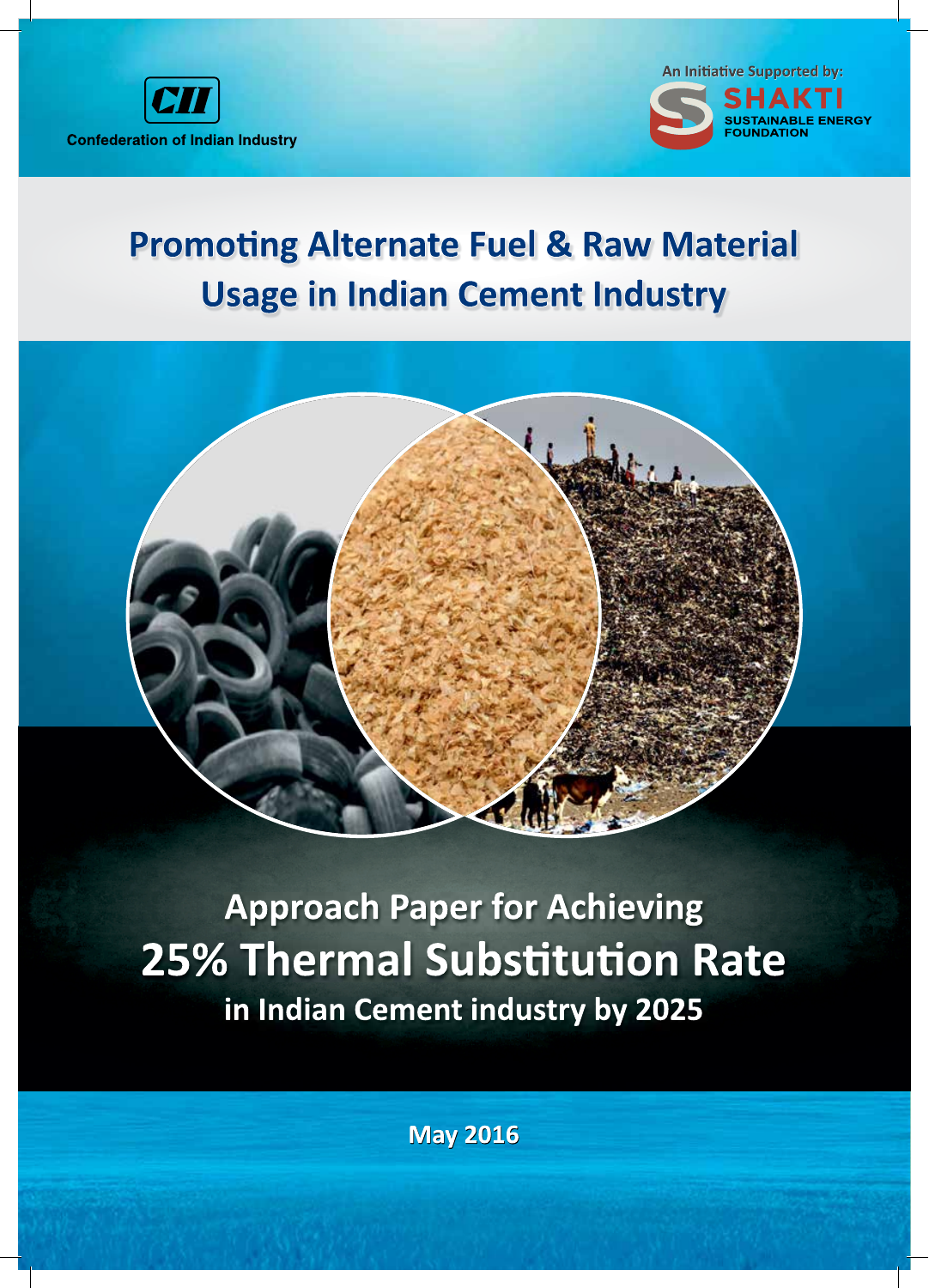

# **Disclaimer**

 $\circ$  2016, **CII** Confederation of Indian Industry

All rights reserved.

This report is a part of CII - Godrej GBC effort to promote alternate fuel and raw material utilisation in Indian Cement Industry, supported by Shakti Sustainable Energy Foundation (SSEF). This Document is an attempt to estimate the quantity and energy that could be available from different waste streams by 2025.

The views/analysis expressed in this report do not necessarily reflect the views of CII and SSEF. CII and SSEF does not guarantee the accuracy of any data included in this publication nor does it accept any responsibility for the consequences of its use.

While every care has been taken in compiling this publication, CII- Godrej GBC and SSEF does not accept any claim for compensation, if any entry is wrong, abbreviated, omitted or inserted incorrectly either as to the wording space or position in the Document.

An initiative supported by

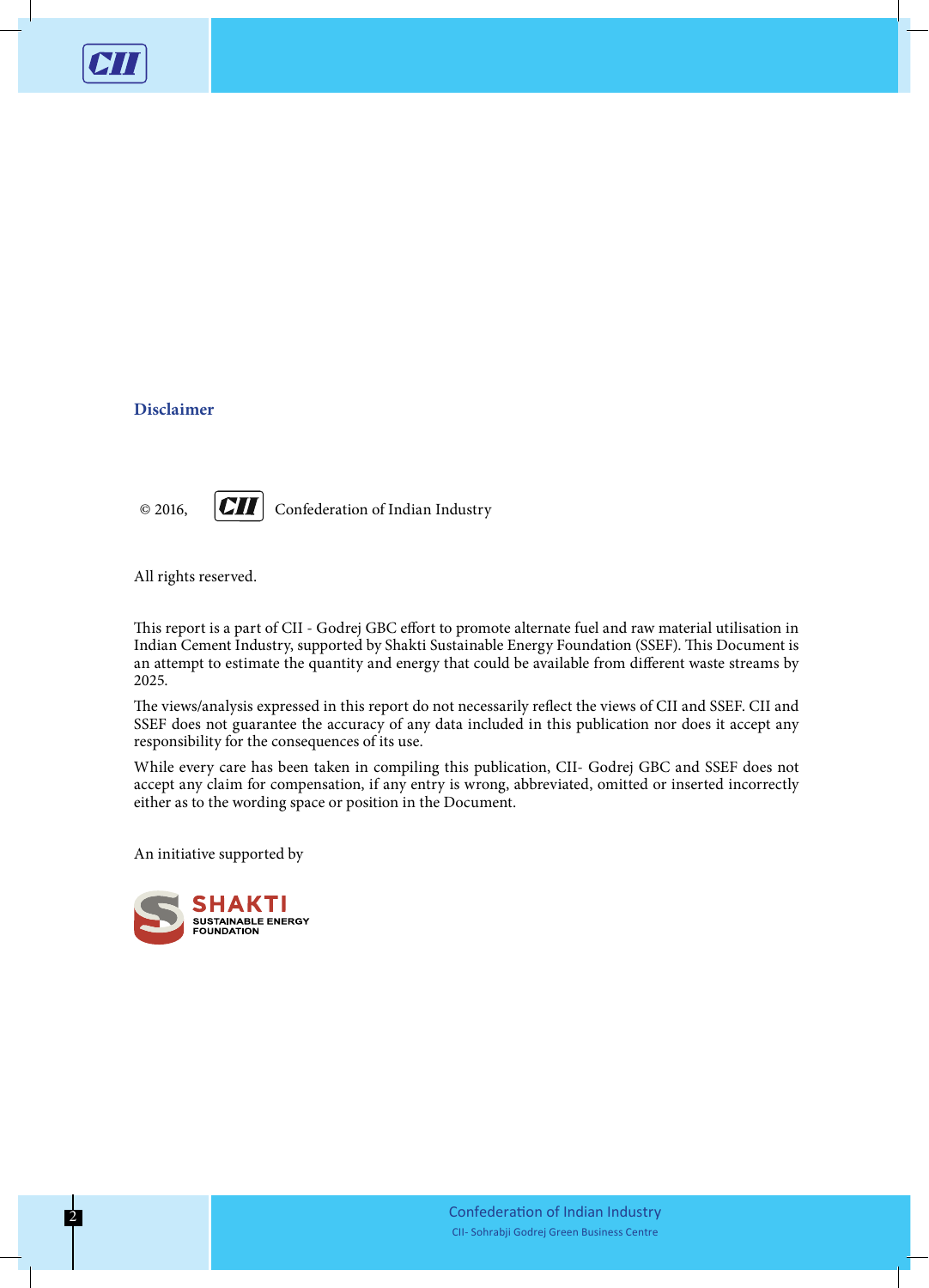# **Co-Processing in Indian Cement Industry**

Co-Processing in cement kiln is a scientific, proven & established technology for disposing hazardous & other nonrecyclable waste in an environmentally sustainable way. Due to its advantages in terms of combustion of waste & no residual left over, cement kiln stands apart among the different methods of waste disposal like incineration, waste to energy and land filling.

The Basel convention on the Control of Trans-boundary Movements of Hazardous Wastes and their Disposal highlighted the suitability of cement kiln for co-processing of hazardous and other wastes and also brought out technical guidance for the same and India is also a signatory to this convention.

## **Indian Cement Industry**

The Indian cement industry is the most energy efficient in the world, emitted about 137 million MtCO, in 2010, equivalent to 7% share of India's total man-made CO<sub>2</sub> emissions<sup>1</sup>. Increased use of alternate fuel identified as one of the key levers to reduce emissions in the Indian cement industry. India's cement demand is expected to reach 550-600 million tonnes per annum (MTPA) by 2025<sup>2</sup>.

# **Projected Growth of Cement industry and fuel requirement by 2025**

| S. No          | <b>Parameters</b>                                             | Existing $3$<br>2010 | Anticipated <sup>4</sup><br>2025 | <b>Units</b>          |
|----------------|---------------------------------------------------------------|----------------------|----------------------------------|-----------------------|
| $\mathbf{1}$   | Cement production                                             | 217                  | 600                              | <b>Million TPA</b>    |
| $\overline{2}$ | Cement to clinker ratio                                       | 1.35                 | 1.49                             |                       |
| $\overline{3}$ | Clinker production                                            | 161                  | 402                              | <b>Million TPA</b>    |
| $\overline{4}$ | Specific energy consumption                                   | 725                  | 703                              | Kcal/kg of<br>clinker |
| $\overline{5}$ | Total Thermal Energy Required                                 | 11.64                | 28.26                            | <b>Million TOE</b>    |
| 6              | Average Energy from imported Coal                             | 5500                 | 5500                             | Kcal/kg of coal       |
| $\overline{7}$ | Quantity of coal required                                     | 21.17                | 51.38                            | <b>Million TPA</b>    |
| 8              | AF usage in TSR %                                             | $\leq$ 1             | 25                               |                       |
| 10             | Energy From Alternate fuel estimated @<br>25% of total energy |                      | 7.07                             | <b>Million TOE</b>    |

## **Waste Availability Scenario**

This paper is an attempt to investigate and discuss on availability of potential waste streams for Co-processing in cement industry, which will support the industry & country in moving towards low carbon economy. Aim of this paper is to estimate the quantity of waste & energy that could be available from the different waste streams by 2025.

# **Municipal Solid waste (MSW)**

Municipal Solid waste (MSW) is a heterogeneous mixture, includes all types biodegradable, inert, recyclable, Electrical & electronic, pesticides and hazardous wastes.

Currently, of the estimated 62 million tonnes of MSW generated annually by 377 million people in urban areas, more than 80% is disposed at dump yards in an unhygienic manner leading to problems of health and environmental degradation<sup>5</sup>

#### **References**

9 INDIA 2025 - Environment http://planningcommission.nic.in/reports/genrep/rep\_wte1205.pdf

10 Pasig City, Philippines RDF facility

<sup>1,3,4</sup> Low carbon technology for Indian Cement Industry

<sup>2</sup> Department of Commerce, Ministry of Commerce and Industry, Government of India

<sup>5, 6, 7 &</sup>amp; 8 Task Force on Waste to Energy Projects http://planningcommission.nic.in/reports/genrep/rep\_wte1205.pdf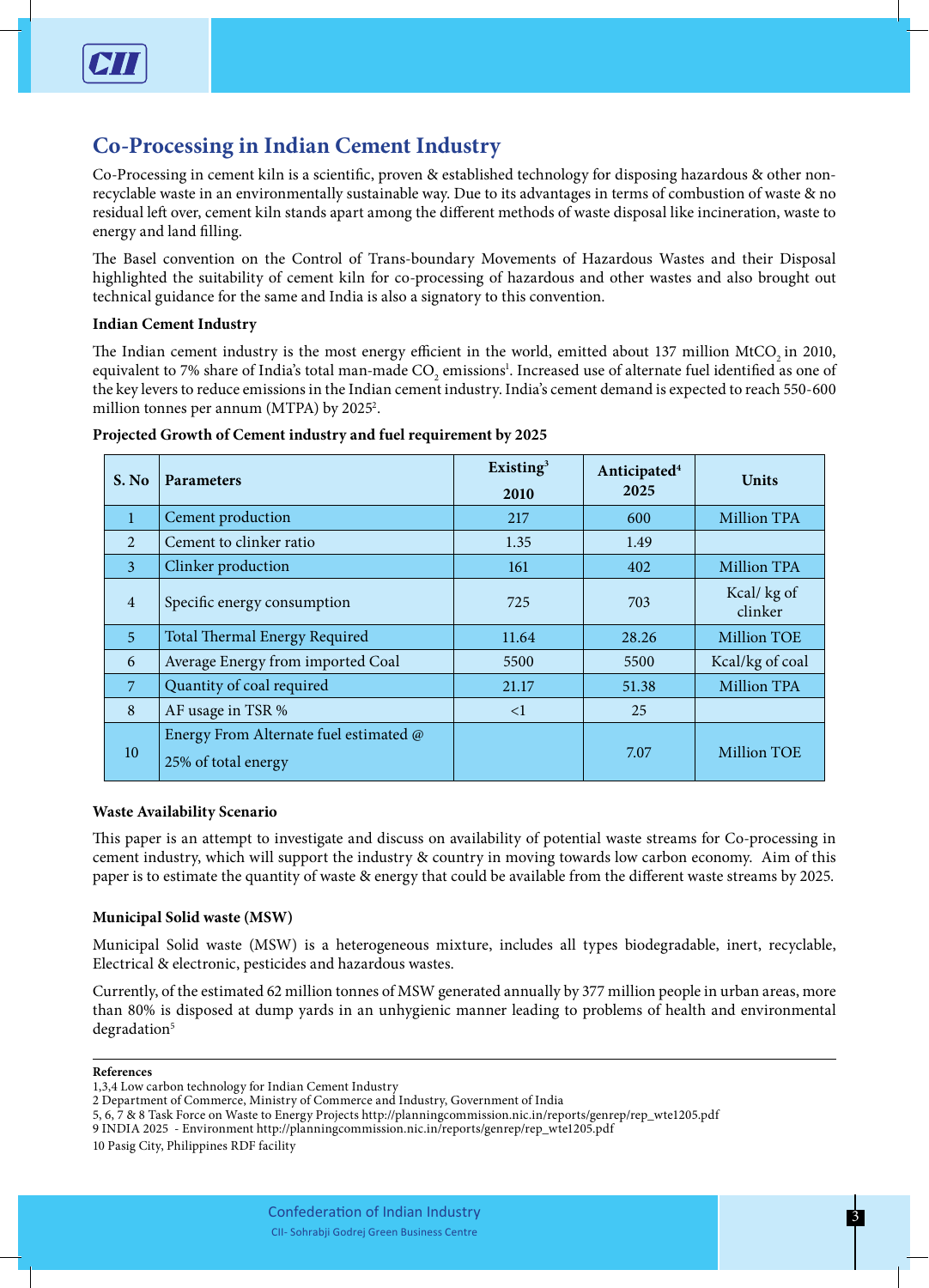

Further, if the current 62 million tonnes annual generation of MSW continues to be dumped without treatment; it will need 3,40,000 cubic meter of landfill space everyday (1240 hectare per year). Considering the projected waste generation of 140 million tonnes by 2025, the requirement of land for setting up landfill for 15 years (considering 10 meter high waste pile) could be as high as approx. 50 thousand hectares of precious land, which is equivalent to size of Chennai city<sup>6</sup>.

68% of the MSW generated is collected of which, 28% is treated by the municipal authorities, and therefore 19% of the total waste generated is currently treated7 . World Health Organization (WHO) has observed that 22 types of diseases can be prevented/ controlled in India by improving Municipal Solid Waste Management (MSWM) system $^{\rm 8}.$ 

Refused Derived Fuel (RDF) which is generated from MSW can be utilized as an effective alternate fuel in Cement plants, which can result in reduction of waste going to land fill and ensures sustainable way of waste management in the country.

| S.No           | Year                                                          | Existing<br>2012 | Anticipated<br>2025 | Units              |
|----------------|---------------------------------------------------------------|------------------|---------------------|--------------------|
| $\mathbf{1}$   | <b>MSW</b> Generation                                         | 62               | 140                 | <b>Million TPA</b> |
| 2              | Collection efficiency of MSW                                  | 68               | 80                  | $\%$               |
| $\overline{3}$ | <b>MSW Collected</b>                                          | 42.16            | 112                 | <b>Million TPA</b> |
| $\overline{4}$ | Treatment efficiency                                          | 28               | 75                  | $\%$               |
| 5              | <b>MSW</b> for Treatment                                      | 11.80            | 84                  | <b>Million TPA</b> |
| 6              | MSW for treated in Pre-Processing platforms                   |                  | 80                  | $\%$               |
| 7              | MSW for pre-processing platforms                              |                  | 67.20               | <b>Million TPA</b> |
| 8              | Recoverable Refuse derived fuel from MSW <sup>10</sup>        |                  | 20                  | $\%$               |
| 9              | Generation of Refuse derived fuel                             |                  | 13.44               | <b>Million TPA</b> |
| 10             | MSW going for RDF generation                                  |                  | 48                  | $\%$               |
| 11             | Calorific value                                               |                  | 3000                | Kcal/ kg of RDF    |
| 12             | Energy from RDF                                               | $\overline{a}$   | 4.03                | <b>Million TPA</b> |
| 13             | % Energy from MSW on AF                                       |                  | 57.06               | $\%$               |
| 14             | % Energy from MSW on Total thermal energy for<br>cement plant |                  | 14.26               | $\%$               |

## **Spent Pot Liner Waste**

Spent Pot lining (SPL) is a waste generated in the aluminium smelting industry. SPL is having a heat content in the range of 4000 - 5000 kCal/kg, which can be used in cement plant as an alternative fuel<sup>11</sup>.

SPL is subjected to close regulatory control including the Basel Convention on the Control of Transboundary Movements of Hazardous Wastes and their Disposal<sup>12</sup>. Hazardous properties of SPL are :

- $\triangleright$  Toxic fluoride and cyanide compounds that are leachable in water.
- $\triangleright$  Corrosive exhibiting high pH due to alkali metals and oxides.
- $\triangleright$  Reactive with water producing inflammable, toxic and explosive gases.

Currently SPL is managed in secured storage Land filling (SLF) sites, hence this waste is stored on site for years together, posing huge environmentl risk, in particular to the ground water and health of people<sup>13</sup>.

Cement plants can support SPL disposal in an environmentally sustainable manner through co-processing in Cement kiln. The availability of the SPL is high particularly in the states of Chhattisgarh and Orissa.

#### **References**

<sup>11</sup> CPCB report on Co-incineration of Hazardous waste

<sup>12</sup> http://knowledgeplatform.in/wp-content/uploads/2015/09/1.-Regulation-and-management-of-spent-pot-lining-Dr-B-Sengupta.pdf 13 Geocycle India

<sup>14</sup> Nalco, Vedanta, Hindalco Industries (Knowledge platform)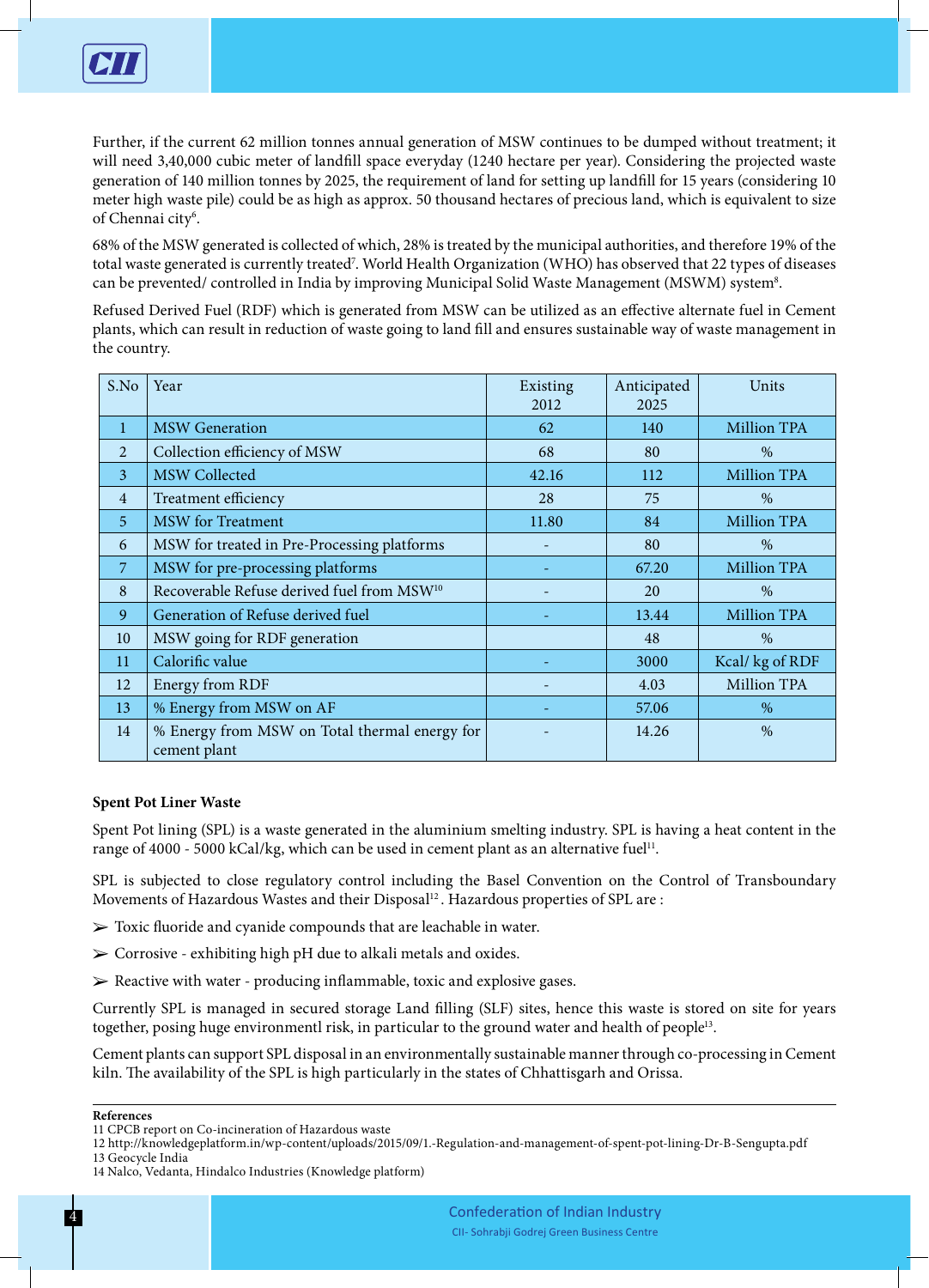

| S.No           | Parameter                                                                 | Existing<br>2015 | Anticipated<br>2025 | Unit               |
|----------------|---------------------------------------------------------------------------|------------------|---------------------|--------------------|
|                | Calorific value                                                           | 4000             | 4000                | Kcal/kg            |
| 2              | Quantity of SPL generated <sup>14</sup>                                   | 0.04             | 0.07                | <b>Million TPA</b> |
| $\mathbf{3}$   | Quantity already in secured landfills                                     | 0.09             | 0.09                | <b>Million TPA</b> |
| $\overline{4}$ | Total quantity                                                            |                  | 0.16                | <b>Million TPA</b> |
| $\sqrt{5}$     | Quantity of SPL available for Co-Processing                               |                  | 0.14                | @70%               |
| 6              | <b>Energy Generated from SPL</b>                                          |                  | 0.057               | Million TOE        |
| 7              | % Energy from Spent pot liner on AF                                       |                  | 0.81                | $\%$               |
| 8              | % Energy from Spent pot liner on Total thermal energy for<br>cement plant |                  | 0.20                | $\%$               |

#### **Hazardous waste**

As per Central Pollution Control Board (CPCB)<sup>15</sup>, there are 41523 number of hazardous waste generating units in India and the Hazardous waste generation in India.

- ► Total Generation 7.90 Million Tonnes/ Annum
- $\geq$  Land fillable  $-3.32$  Million Tonnes /Annum
- ► Recyclable 3.98 Million Tonnes /Annum
- $\triangleright$  Incinerable 0.60 Million Tonnes /Annum

Maharashtra (22.84%), Gujarat (22.68 %) and combined state (Andhra Pradesh & Telangana) (13.75 %) are the top three HW generating States in the country. Rajasthan, Tamil Nadu, Madhya Pradesh and Chhattisgarh States are in second line with a generation of more than 2.5 lakh tonnes per annum. These seven States together, are generating about 82% of country's total hazardous waste.

Currently hazardous waste is disposed at captive treatment facilities installed by the individual waste generators or at Common Hazardous Waste Treatment, Storage and Disposal Facilities (TSDFs).

The energy in the fuel is going unutilised by incinerating the waste in TSDFs, otherwise can be used for co-processing in Cement kiln, which will reduce the fossil fuel consumption as well as GHG emissions.

| S.No           | Parameter                                                 | Existing<br>2011 | Anticipated<br>2025 | Unit               |
|----------------|-----------------------------------------------------------|------------------|---------------------|--------------------|
|                | Incinerable Hazardous waste                               | 0.6              | $1.02*$             | <b>Million TPA</b> |
| 2              | Average Calorific value <sup>16</sup>                     | 3000             | 3000                | Kcal/kg            |
| 3              | Percentage of quantity available for co-processing        |                  | 80                  | $\%$               |
| $\overline{4}$ | Quantity available for co-processing                      |                  | 0.81                | Million TPA        |
| 5              | Energy from Hazardous waste                               |                  | 0.24                | <b>Million TOE</b> |
| 6              | % Energy from HW on AF                                    |                  | 3.46                | %                  |
|                | % Energy from HW on Total thermal energy for cement plant |                  | 0.87                | %                  |

#### **Biomass**

Biomass is organic matter derived from living, or recently living organisms. It is renewable, widely available, carbonneutral and has the potential to provide significant employment in the rural areas. Commonly used materials include rice & paddy husk, sawdust, and food industry waste

**References**

16 Holtec Consulting Engineers

19 http://www.eai.in/ref/ae/bio/bio/biomass\_concepts.html

<sup>15</sup> CPCB report on Hazardous waste generation in India : http://www.cpcb.nic.in/Updated\_Inventory\_HW\_Generation.pdf

<sup>17 &</sup>amp; 18 Ministry of New and Renewable Energy http://mnre.gov.in/schemes/grid-connected/biomass-powercogen/

<sup>\*</sup> Considering 5% increase per year.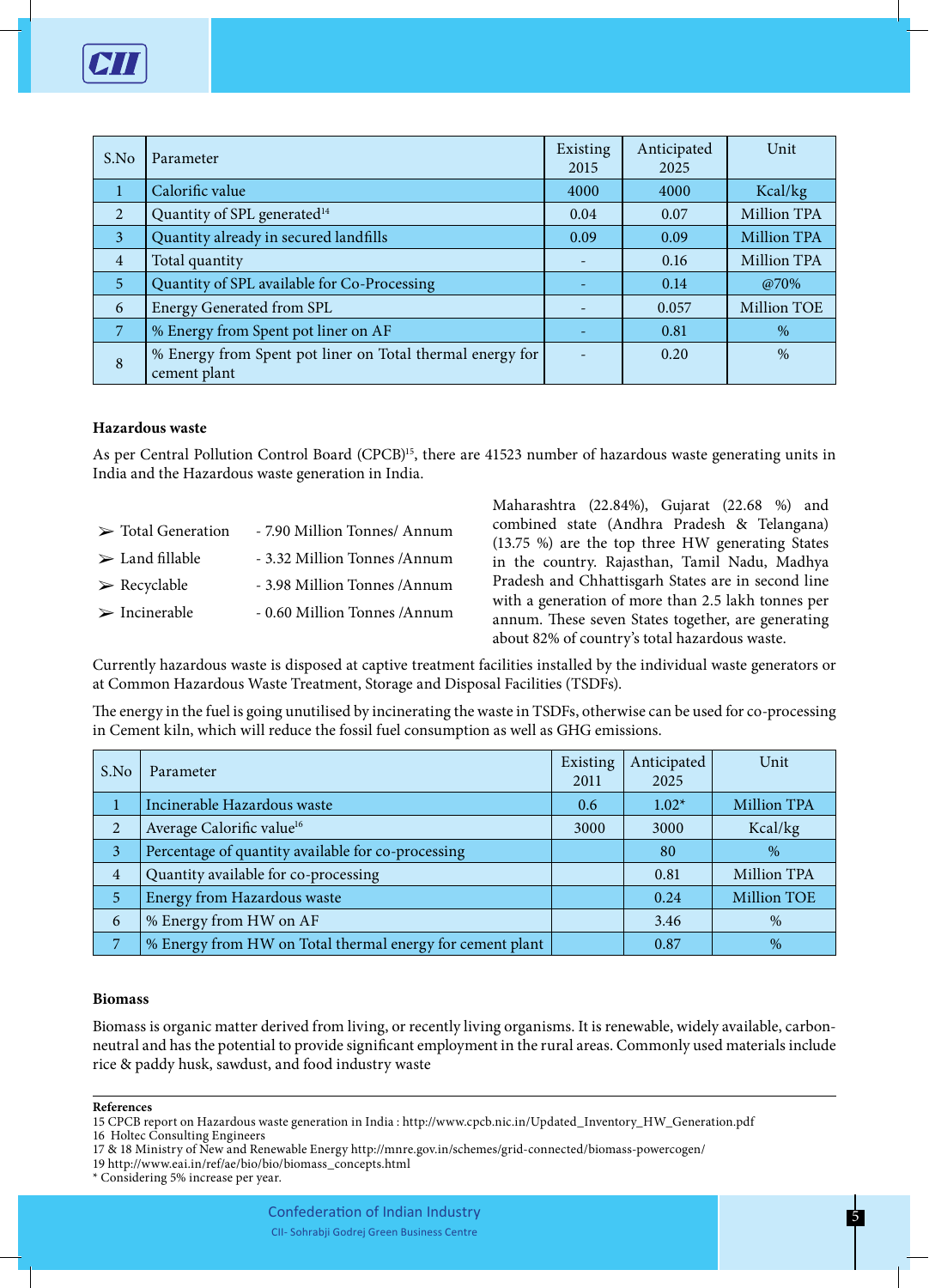

About 32% of the total primary energy use in the country is still derived from biomass and more than 70% of the country's population depends upon it for its energy needs<sup>17</sup>. As an energy source, biomass can either be used directly via combustion to produce heat, or indirectly after converting it to various forms of biofuel.

Currently Biomass utilised in power generation in Sugar industry and in independent power stations. Studies sponsored by the Ministry has estimated surplus biomass availability at about 120 – 150 million metric tonnes per annum covering agricultural and forestry residues<sup>18</sup>.

The calculations were carried out assuming only 120 million TPA available as surplus and out of which only 6.5% is used for co-processing in Cement kilns.

| S.No           | Parameter                                                          | Existing<br>2015 | Anticipated<br>2025 | Unit                |
|----------------|--------------------------------------------------------------------|------------------|---------------------|---------------------|
|                | Bio mass generation in India <sup>19</sup>                         | 500              |                     | <b>Million TPA</b>  |
| 2              | Surplus bio mass availability                                      | 120              | 120                 | <b>Million TPA</b>  |
| $\mathfrak{Z}$ | Average Calorific value                                            |                  | 3000                | Kcal/kg of material |
| $\overline{4}$ | Available for co-processing                                        |                  | 6.5                 | $\%$                |
| 5              | Quantity from Bio mass for co-processing                           |                  | 8                   | <b>Million TPA</b>  |
| 6              | Energy from Bio mass                                               |                  | 2.40                | <b>Million TOE</b>  |
| 7              | % Energy from Bio mass on AF                                       |                  | 33.97               | %                   |
| 8              | % Energy from Bio mass on Total thermal energy for<br>cement plant |                  | 8.49                | $\%$                |

## **Tyre Waste**

Tyre waste is another source of alternative fuels. In India as per all India Tyre Manufacturing Association (ATMA) about 0.83 million Tonnes<sup>20</sup> of used tyres are generated annually in 2011-2012. The average calorific value is around 6500 kcal/ $kg<sup>21</sup>$  of waste makes it superior alternate fuels to use in cement co-processing.

Tyre waste or Tyre Derived Fuel (TDF) was first used in cement kilns, in Germany, in the 1970s. Few years later, kilns in the USA began using TDF, which proved quite a popular step. At present, USA produces over 300 million used tyres annually, out of which around 150 million are converted into TDF, USA cement industry using approximately 60 million tyres worth in its kilns<sup>22</sup>.

Utilising tyre waste in cement kiln co-processing will reduce the environmental impacts and also results in safe and effective disposal of tyre waste in the country.

| S.No           | <b>Parameter</b>                                        |      | Anticipated | Unit               |
|----------------|---------------------------------------------------------|------|-------------|--------------------|
|                | Used tyres availability                                 | 0.83 | $1.32^{23}$ | <b>Million TPA</b> |
| 2              | Average Calorific value                                 |      | 6500        | Kcal/kg            |
| 3              | Percentage of quantity available for co-processing      |      | 60          | $\%$               |
| $\overline{4}$ | Quantity available for co-processing                    |      | 0.79        | Million TPA        |
| 5              | Energy from Tyre waste                                  |      | 0.51        | <b>Million TOE</b> |
| 6              | % Energy from Tyre waste on AF                          |      | 7.33        |                    |
| $\overline{7}$ | % Energy from Tyre waste on Total energy for cement   - |      | 1.83        |                    |
|                | plant                                                   |      |             |                    |

**References** 

21 HOLTEC Comsulting

<sup>20</sup> All India Tyre Manufacturing Association (ATMA)

<sup>22</sup> www.nbmcw.com

<sup>23</sup> Considering 5% increase per year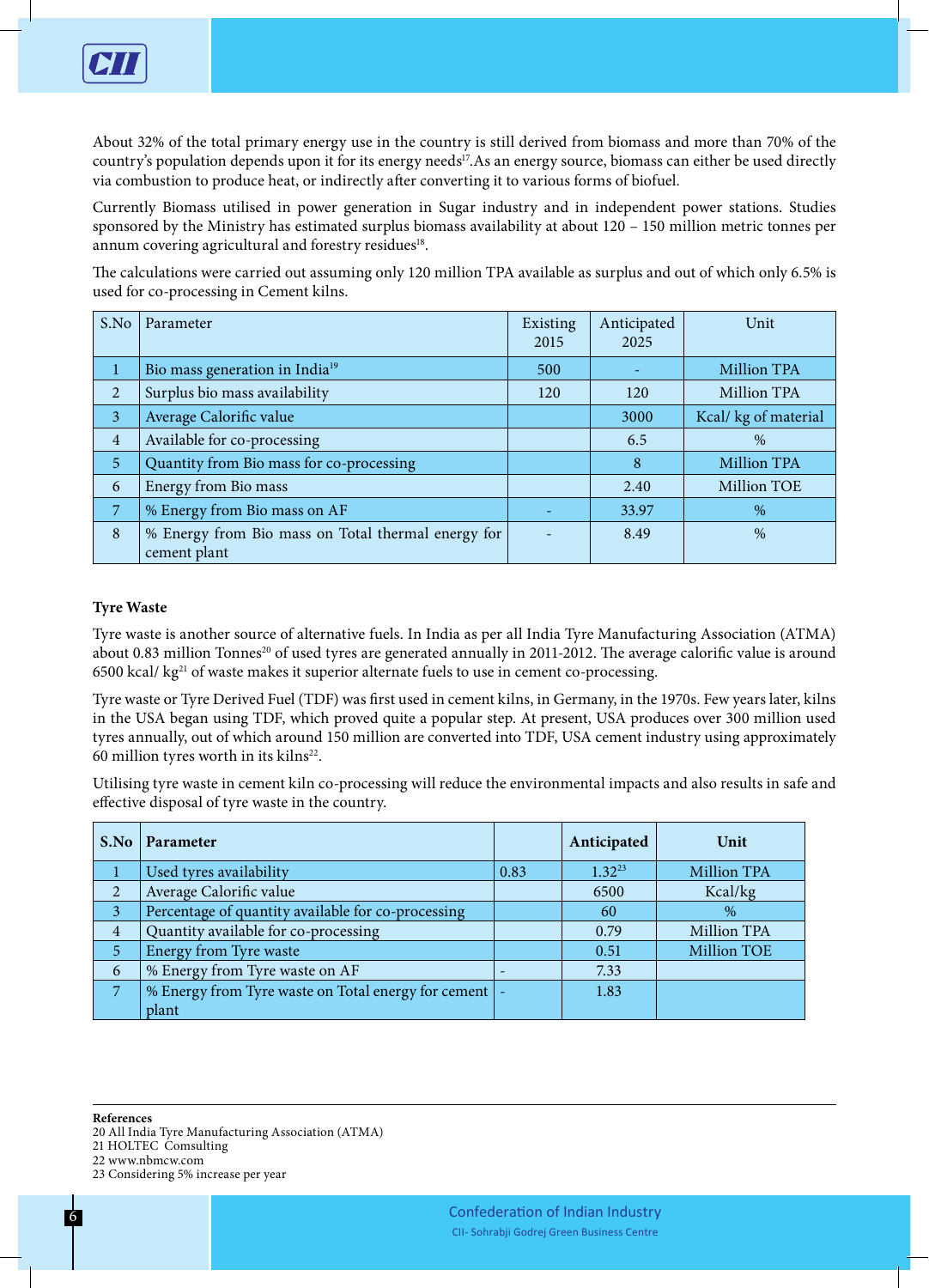



# **Summary of energy available from different waste streams**

Based on the existing quantity of waste generation and future forecasting of different waste derived fuels, 25% alternate fuel substitution is possible in Indian cement industry by 2025. 25% TSR substitution will benefit individual organisations and also support nation in achieving Indended Nationally Determined contribution (INDC)

| S.No | Waste streams    | % share on AF | % share on total thermal energy |
|------|------------------|---------------|---------------------------------|
|      | <b>MSW</b>       | 57.07         | 14.27                           |
| 2    | Spent Pot Lining | 0.81          | 0.20                            |
|      | Bio mass         | 33.97         | 8.49                            |
| 4    | Hazardous waste  | 3.46          | 0.87                            |
|      | Tyre waste       | 7.33          | 1.83                            |
|      | Total            |               | 25.66                           |

# **25% TSR by Alternative fuel in 2025 – Anticipated benefits**

- ► Support India's INDC: Reducing the emission intensity of GDP by 33 to 35 percent in 2030 from 2005 level.
- $\triangleright$  Co-processing ranks higher in the hierarchy in comparison to disposal activities such as landfilling or incineration.
- $\geq$  Utilization of 0.86 million TPA hazardous waste in cement kiln will reduce the environmental impacts of incineration or land filling and additional benefit of ensuring safe disposal of hazardous waste in the country
- $\geq$  Since the waste generated becomes a resource for other and due to its environmentally effective waste management system, co-processing will support the country in moving towards "Zero waste to Environment"
- $\triangleright$  By pre-processing the waste before utilizing in cement kilns will support in getting a more homogenous fuel and higher substitution rates. Pre- processing the waste will generate additional economic activity.
- $\triangleright$  Potential to reduce coal usage in cement kiln by 25%, which will also reduce the coal imports and conservation of fossil fuels, reduce the environmental impacts of the extraction (mining or quarrying), transporting, and processing of fossil fuels.
- $\geq$  20 % reduction in landfilling area requirement and reduce the pollution caused by the disposal of waste
- $\triangleright$  Reduction on GHG emissions and prevention of Methane emissions.



Confederation of Indian Industry 7 Confederation of Indian Industry CII- Sohrabji Godrej Green Business Centre